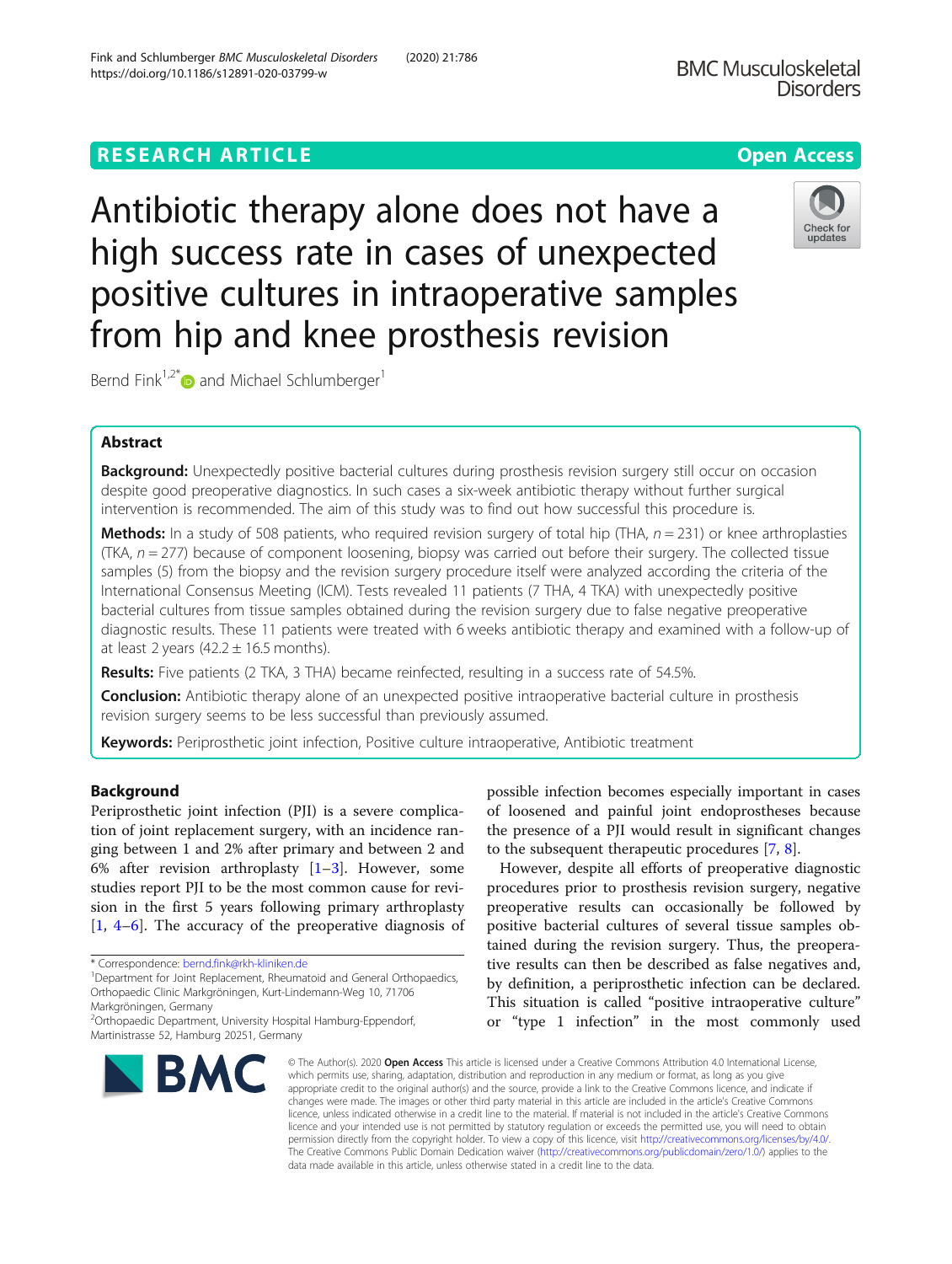classification by Tsukayama et al. [[9](#page-6-0)]. In the few, mostly older studies, the incidence of "type 1 infections" in prosthesis revisions is reported to be between 1.6 and 29.2% depending on the quality of the preoperative infection diagnostic procedures [[9](#page-6-0)–[13](#page-6-0)]. The recommendation is to treat this "type 1 infection" with a six-week administration of antibiotic without any further surgical intervention [\[9](#page-6-0)–[13\]](#page-6-0). The chances of success of this procedure are stated to be between 81 and 100% in the few published reports in the literature [[10](#page-6-0)–[12](#page-6-0), [14](#page-6-0)]. However, all the published reports are older and at that time preoperative diagnostic procedures were not the norm. The diagnostic procedures for detecting PJI were started intraoperatively at that time by taking culture samples during revision surgery  $[10-12, 14]$  $[10-12, 14]$  $[10-12, 14]$  $[10-12, 14]$  $[10-12, 14]$  $[10-12, 14]$  $[10-12, 14]$ . In addition, the current criteria for defining a periprosthetic infection were not available for application at that time  $[10-12,$  $[10-12,$  $[10-12,$  $[10-12,$  $[10-12,$ [14\]](#page-6-0) and sometimes an insufficient number of intraoperative tissue samples (less than 5) were obtained [[12](#page-6-0), [15](#page-6-0)]. Therefore, it cannot be ruled out that some of the patients in those early studies were wrongly classified as PJI due to false positive intraoperative diagnostics and therefore a falsely high rate of success was determined for the sole antibiotic therapy of "type 1 infections".

Moreover, in cases of true PJI, when diagnostic procedures are initiated during revision surgery, the evidence of a bacterial infection in the intraoperative samples only appears after several days of cultivation (up to 14 days depending on the microorganism) [[16,](#page-6-0) [17\]](#page-6-0). Therefore, any bacteria present in situ during this period would have had time to form a biofilm on the revision implant. Even though formation of a mature biofilm takes around 4 weeks, susceptibility of the bacteria to antibiotics is reduced within the first 2 weeks of infection [\[18](#page-6-0), [19](#page-6-0)]. Therefore, a high success-rate of antibiotic treatment alone in these cases seems to be questionable. In addition, in a similar situation of two-stage septic revisions, where positive bacterial cultures arise from tissue samples taken at the second stage of reimplantation, antibiotic therapy alone has been reported to be associated with a significantly higher reinfection rate of 45.5 and 45.8% [\[20](#page-6-0), [21](#page-6-0)].

It therefore remains unclear whether, taking into account preoperative diagnostic procedures and modern PJI criteria, a high probability of success can still be expected with 6 weeks of antibiotic therapy alone in the event of unexpected intraoperative positive cultures in several samples (type 1 infection).

Therefore, the aim of this study was to assess the ability of antibiotic therapy to treat unexpected positive cultures that arose during aseptic revision arthroplasty. The results were used to test our hypothesis that 6 weeks of antibiotic therapy alone do not have a sufficient success rate in type 1 infection.

## **Methods**

A prospective study investigated a continuous series of 508 patients (253 female, 255 male) who required revision surgery of total hip (THA,  $n = 231$ ) or knee arthroplasties (TKA,  $n = 277$ ) because of component loosening [[22\]](#page-6-0). Out of this 178 cases (113 THA, 65 TKA) had periprosthetic joint infection (PJI), as classified with the bacteriologic, histologic and serologic analyses at revision surgery using the ICM-2018 criteria [\[23](#page-6-0)].

Before revision surgery all 508 patients underwent a diagnostic intervention that involved blood C-reactive protein (CRP)-analysis and aspiration of the joint as well as biopsy of the periprosthetic tissue according to the methods already described in previous publications [\[22](#page-6-0), [24,](#page-6-0) [25\]](#page-7-0).

Briefly, both joint aspiration and biopsy techniques were carried out under sterile conditions in the operating theatre under general anaesthesia. At the hip the aspiration was performed using an antero-lateral approach under image intensifier control as described by Kilcoyne et al. [\[26](#page-7-0)]. At the knee the aspiration was performed at the suprapatellar recessus. For optimum results the harvested fluid was immediately injected into vials containing BD BACTEC-PEDS-PLUS/F-Medium (Becton Dickinson, Heidelberg, Germany) [\[27](#page-7-0)]. The biopsies were obtained using arthroscopic biopsy forceps introduced via a small antero-lateral approach at the hip under image intensifier control, and an antero-lateral approach at the knee (as used in arthroscopic surgery) and were taken from the periprosthetic tissue in five different areas, close to the prosthesis. Afterwards, five tissue samples were obtained for histological examinations. Prophylactic peri-operative antibiotics as a single dose of cephalosporin (2 g of Cefazoline) were administered once all samples had been obtained.

During the revision surgery itself samples were taken from 5 different areas of the periprosthetic membrane. In addition, five samples from the periprosthetic connective tissue membrane associated with the loosened prosthesis were obtained for histological assessment. In the aseptic expected revision surgeries irrigation with antiseptic solution (Lavasurge = Ringer solution with 0.04% Polihexanid, B. Braun, Melsungen, Germany) was used. In septic revision additionally a second antiseptic solution (Octenisept = 0.1% Octenidindihydrochlorid + 2% Phenoxyethanol, Schülke & Mayr GmbH, Norderstedt, Germany) was used for minmum 3 min and than washed out.

The biopsy samples and the tissue samples of the revision surgery were each placed in sterile tubes and transferred together with the aspirated fluid to the microbiological laboratory within an hour of sampling. Patient specimens were processed immediately after arrival at the laboratory. PEDS culture vials were treated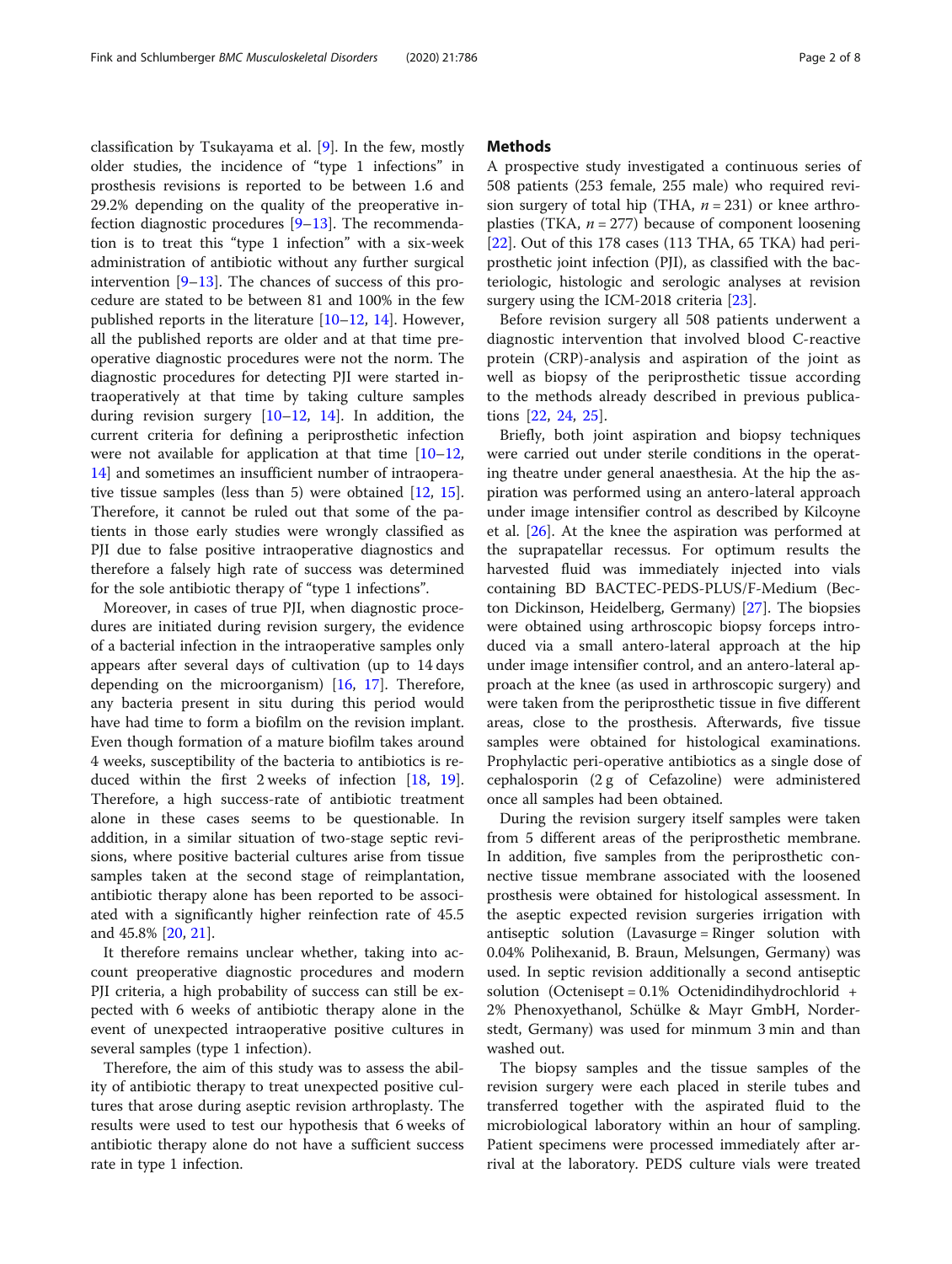with Fastidious Organism Supplement (FOS) (Becton Dickinson, Heidelberg, Germany), and incubated using the BD BACTEC 9050 automatic blood culture system (Becton Dickinson, Heidelberg, Germany). Cultures were discontinued and declared negative if no growth was reported after 14 days according to Schäfer et al. [[17\]](#page-6-0). For cultivation tissue specimens were thoroughly minced under sterile conditions. Aerobic and anaerobic culture and gram staining was performed with all tissue suspensions. Media were checked daily for bacterial growth. Broths that remained clear were incubated for 14 days until the specimen was declared negative as described by Schäfer et al. [[17\]](#page-6-0). Turbid broths were subcultured onto appropriate agar plates. Microorganisms were identified by standard microbiological procedures including biochemical characterization with the API system (BioMerieux, Nuertingen, Germany) in case of anaerobic strains or anaerobic bacterials. Antibiotic susceptibility testing was performed by disk diffusion or dilution methods according to the Clinical and Laboratory Standards Institute (CLSI) guidelines. In all other cases we used Vitek II (BioMerieux, Nuertingen, Germany) for identification and antibiotic susceptibility testing.

The results were analysed according to the ICM-2018- Definition [[23](#page-6-0)] whereby a synovial membrane sample was regarded as positive when at least one of the following conditions had been fulfilled:

- 1. Demonstration of the same pathogen in at least two of the samples.
- 2. Demonstration of a pathogen in at least one sample and demonstration of at least five neutrophilic polymorph leukocytes in five high power field (× 400) in the associated histological preparation and an elevated CRP-value  $(>10 \text{ mg/L})$  as described in the ICM-2018-Definition [[23](#page-6-0)].

The presence of bacteria in only one sample without any histological confirmation was regarded as a result of contamination during the sampling procedure or during the incubation period, in accordance with Virolainen et al. [\[28](#page-7-0)].

The data of this group and the value for this diagnostic procedure (biopsies and its combination with aspiration and blood CRP-analysis) of these 508 patients was previously published and showed a sensitivity of 93.8%, a specificity of 97.3%, a positive predictive value (PPV) of 94.9%, a negative predictive value (NPV) of 96.7%, and an accuracy of 96.1% [\[22](#page-6-0)]. The mean age of the 508 patients was  $68 \pm 10$  (30-87) years. Revision surgery was carried out  $38.6 \pm 38.1$  months  $(3-210$  months) after primary implantation.

Eleven of the 508 patients (2.2%) (7 THA and 4 TKA) had unexpected PJI because of positive intraoperative

cultures at revision surgery in at least two tissue samples (out of 5 samples) and pre-operative false-negative diagnostics using C-reactive protein, aspiration and tissue biopsy for culture analysis and applying the ICM 2018- Criteria [[23\]](#page-6-0). In 10 of these 11 patients the culture analysis of the biopsy was negative and once in 1 out of 5 samples the cultivation was positive, but was rated as contamination (case 6, Table [1\)](#page-3-0). These were 5 females and 6 males with an age of  $60.1 \pm 13.3$  years (29–80) years) (Table [1](#page-3-0)). Nine had loosening of both implant components, one patient with TKA required revision because of chronic joint stiffness, and one patient had a revision of only the hip stem because of loosening. All patients received 6 weeks of antibiotic treatment after the result of intraoperative sample cultures were found to be positive. The patient with just stem revision (case 10, Table [1\)](#page-3-0) also received a cup revision to complete the exchange of all components, followed by the antibiotic treatment.

All expected aseptic hip revisions (118) were performed with cementless hip implants and the expected aseptic knee revisions (214) with cemented revision implants using antibiotic loaded cement with gentamycin and clindamycin (Copal, Heraeus Medical, Hanau, Germany). All of these patients received an intravenous antibiotic prophylaxis of 24 h with a second generation cephalosporin (Cefuroxim). Out of these, all 11 patients with unexpected intraoperative positive PJI (type 1 infection) were given an additional antibiotic therapy of 6 weeks according the susceptibility of the microorganisms immediately after their detection (Table [1\)](#page-3-0).

Of the 508 patients 477 were followed at least 2 years  $(37.9 \pm 16.7 \text{ months})$ , (all 178 patients with PJI, including the 11 type 1 infections). According to Masri et al. [[31](#page-7-0)] and Zimmerli et al. [[32](#page-7-0)], a patient could be judged infection-free at follow-up if he or she was free of clinical signs for infection (fever, local pain, redness, warmth, sinus tract infection), and had a CRP level less than 10 mg/L.

#### Statistical analysis

Statistical analysis was performed using IBM SPSS Statistics for Windows (version 20.0, IBM Corp., Armonk, NY). Categorial variables were analyzed using a chisquare-test or Fisher's exact test. All reported  $P$  values are 2 tailed with an a level < .05 considered significant.

## Results

Of the 11 type 1 infections, 5 (2 TKA, 3 THA) showed reinfection (4, 12, twice 14, and 36 months after revision surgery) with the same microorganism (Table [1\)](#page-3-0). In three cases two bacterial strains were detected (cases 2, 3 and 8 in Table [1\)](#page-3-0), whereby in two cases the second microorganism only grew in extended cultures of one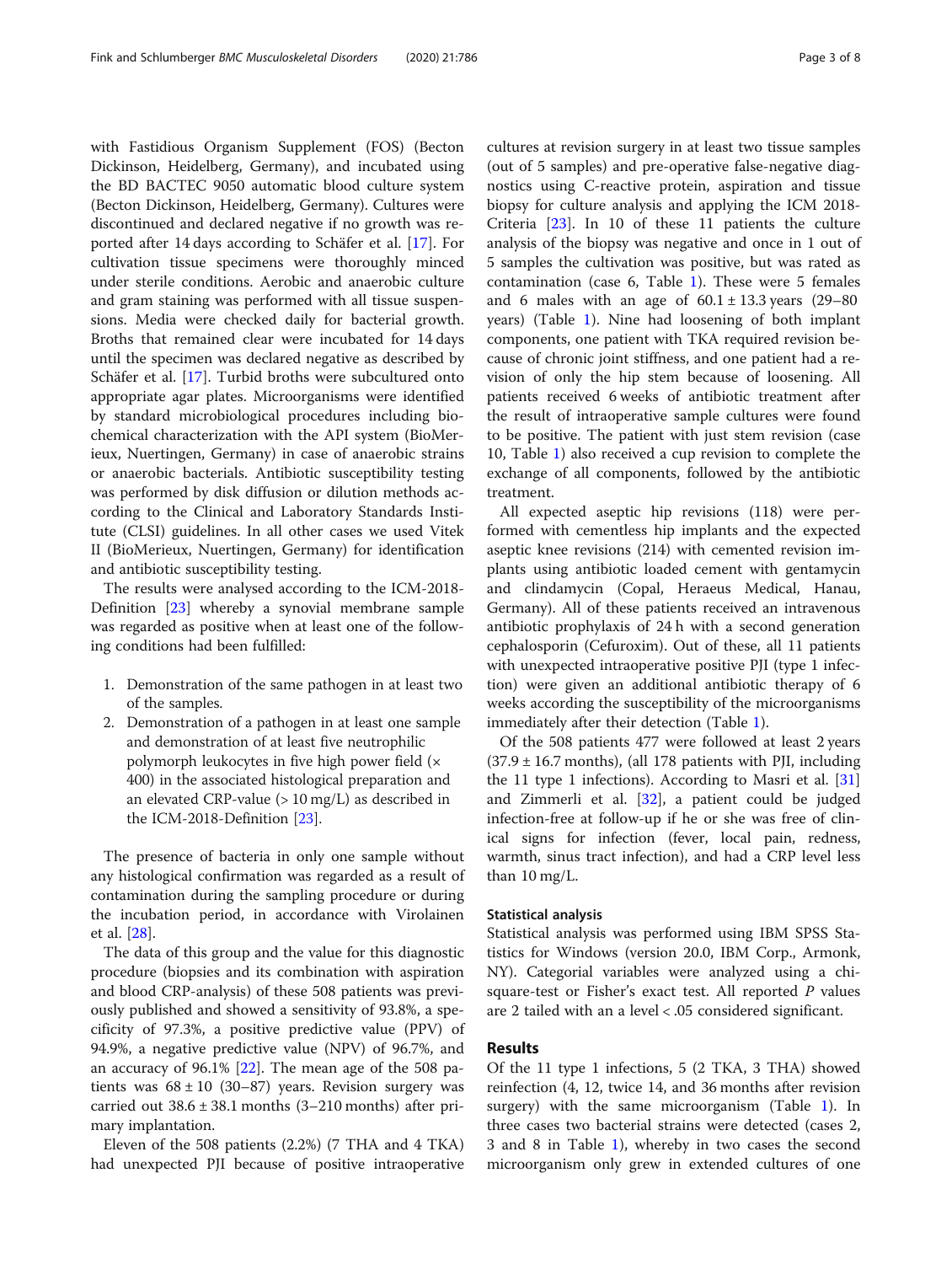<span id="page-3-0"></span>

|                          |             |      |                               |                 |                                                             | Table 1 Description of the eleven patients with unexpected positive intraoperative culture |                                   |                                                                            |                                       |                     |                          |                                                                  |                                        |                                      |                                                                                     |                                              |
|--------------------------|-------------|------|-------------------------------|-----------------|-------------------------------------------------------------|--------------------------------------------------------------------------------------------|-----------------------------------|----------------------------------------------------------------------------|---------------------------------------|---------------------|--------------------------|------------------------------------------------------------------|----------------------------------------|--------------------------------------|-------------------------------------------------------------------------------------|----------------------------------------------|
| Pat.                     | Gen-<br>der | BMI  | ASA                           |                 | CCI Joint Histo-ry Joint                                    | opera-tions at the<br>Number previous<br>including<br>arthropl.<br>joint i                 | biopsy<br>$($ mg/L)<br>පි<br>Pre- | synovia<br>count<br>(cells/<br><b>VBC</b><br>$\overline{4}$<br>$\tilde{=}$ | biology<br>Biopsy<br>Micro-           | Histology<br>Biopsy | Score<br>รั<br>pre-<br>8 | Revision<br>biology<br>Micro-                                    | vision<br>Histo-<br>Vibol<br><u>de</u> | Score<br>after<br>ξ<br>revi-<br>sion | Antibiotic Therapy                                                                  | infection<br>months<br>after<br>Re-          |
|                          | male        | 25.4 | $\circ$<br>$\sim$             | TKA             | after 6 years<br>Loose-ning                                 |                                                                                            | $\overline{2}1$                   | 1360                                                                       | neg.                                  | neg.                | $\sim$                   | hominis (3/<br>Staph.<br>5                                       | neg.                                   | major +<br>$\frac{2}{2}$             | then Levofloxacin +<br>Rifampicin 4 weeks<br>Rifampicin 2 weeks<br>Flucloxacillin + | with Staph.<br>36 months<br>hominis          |
| $\sim$                   | fem.        | 28.1 | $\circ$<br>$\scriptstyle\sim$ | TKA             | Revi-sion after<br>arthro-fibrosis<br>because of<br>3 years | $\sim$                                                                                     | $\sqrt{2}$<br>$\vee$              | 800                                                                        | neg.                                  | neg.                | $\circ$                  | epidermidis<br>hominis (1/<br>Staph.<br>Staph.<br>(3/5)<br>5     | neg.                                   | major                                | then Levofloxacin +<br>Rifampicin 2 weeks<br>Rifampicin 4 weeks<br>Vancomycin +     | $\overline{C}$                               |
| $\sim$                   | male        | 26.3 | $\circ$<br>$\sim$             | TKA             | after 10 years<br>Loose-ning                                |                                                                                            | S<br>$\vee$                       | 630                                                                        | neg.                                  | neg.                | $\circ$                  | epidermidis<br>hominis (2/<br>Staph.<br>Staph.<br>(1/5)<br>5     | neg.                                   | major                                | then Levofloxacin +<br>Rifampicin 2 weeks<br>Rifampicin 4 weeks<br>Flucloxacillin + | with Staph.<br>14 months<br>hominis          |
| 4                        | fem         | 30.8 | 4<br>$\sim$                   | TKA             | after 8 years<br>Loose-ning                                 | $\sim$                                                                                     | $\frac{0}{1}$                     | 1000                                                                       | neg.                                  | neg.                | $\sim$                   | epidermidis<br>Staph.<br>(2/5)                                   | neg.                                   | major                                | then Levofloxacin +<br>Rifampicin 2 weeks<br>Rifampicin 4 weeks<br>Flucloxacillin + | <b>DU</b>                                    |
| 5                        | fem.        | 25.1 | $\overline{\phantom{0}}$<br>3 | THA <sub></sub> | after 10 years<br>Loose-ning                                | $\sim$                                                                                     | $\mathsf{L}\cap$<br>$\vee$        | 360                                                                        | neg.                                  | neg.                | $\circ$                  | epidermidis<br>Staph.<br>(4/5)                                   | neg.                                   | major                                | then Levofloxacin +<br>Rifampicin 2 weeks<br>Rifampicin 4 weeks<br>Flucloxacillin + | <b>DU</b>                                    |
| $\circ$                  | fem.        | 32.9 | $\circ$<br>$\sim$             | THA             | after 4 years<br>Loose-ning                                 | $\overline{\phantom{0}}$                                                                   | $\equiv$                          | 860                                                                        | bacillus<br>Brevi-<br>brevis<br>(1/5) | neg.                | $\sim$                   | epidermidis<br>Staph.<br>(3/5)                                   | positive                               | major +<br>5                         | then Levofloxacin +<br>Rifampicin 2 weeks<br>Rifampicin 4 weeks<br>Vancomycin +     | with Staph.<br>12 months<br>epidermi-<br>dis |
| $\overline{\phantom{0}}$ | male        | 26.5 | $\circ$                       | THA             | after 10 years<br>Loose-ning                                | $\overline{\phantom{0}}$                                                                   | $\sqrt{ }$<br>$\vee$              | 640                                                                        | neg.                                  | neg.                | $\circ$                  | caprae (5/5)<br>Staph.                                           | neg.                                   | major                                | then Levofloxacin +<br>Rifampicin 4 weeks<br>Rifampicin 2 weeks<br>Flucloxacillin + | <b>DU</b>                                    |
| ${}^{\infty}$            | male        | 21.9 | $\circ$<br>$\sim$             | THA             | after 10 years<br>Loose-ning                                | $\sim$                                                                                     | S<br>$\vee$                       | 1200                                                                       | neg.                                  | neg.                | $\circ$                  | capitis (5/5)<br>terium ag-<br>nes (5/5)<br>2 Cutibac-<br>Staph. | positive                               | $\frac{1}{3}$ major +                | then Levofloxacin +<br>Rifampicin 2 weeks<br>Rifampicin 4 weeks<br>Vancomycin +     | with Staph.<br>14 months<br>capitis          |
| $\circ$                  | male        | 28.9 | $\sim$<br>$\sim$              | 千<br>三          | after 9 years<br>Loose-ning                                 |                                                                                            | $\mathfrak{c}$<br>$\vee$          | 880                                                                        | neg.                                  | neg.                | $\circ$                  | epidermidis<br>Staph.<br>(5/5)                                   | neg.                                   | major                                | then Levofloxacin +<br>Rifampicin 4 weeks<br>Rifampicin 2 weeks<br>Flucloxacillin + | <b>DU</b>                                    |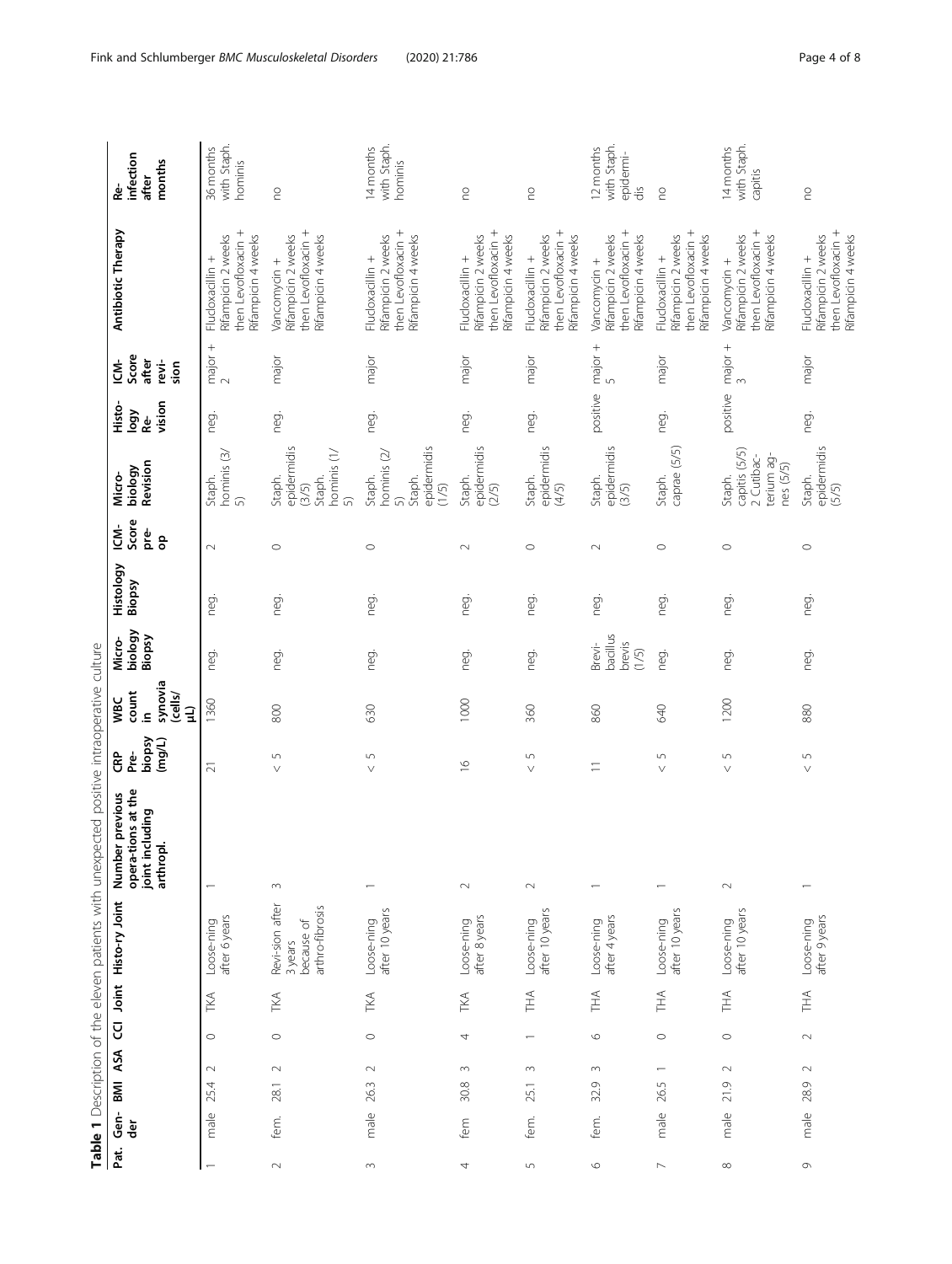|                                                                                                        | infection<br>after<br>months<br>ء<br>م                                                                           | 20                                                                                  | epidermidis<br>with Staph.<br>4 months                                          |
|--------------------------------------------------------------------------------------------------------|------------------------------------------------------------------------------------------------------------------|-------------------------------------------------------------------------------------|---------------------------------------------------------------------------------|
|                                                                                                        | Antibiotic Therapy                                                                                               | then Levofloxacin +<br>Rifampicin 2 weeks<br>Rifampicin 4 weeks<br>Flucloxacillin + | then Levofloxacin +<br>Rifampicin 2 weeks<br>Rifampicin 4 weeks<br>Vancomycin + |
|                                                                                                        | CM-<br>Score<br># evi-<br>sion                                                                                   | major                                                                               | major                                                                           |
|                                                                                                        | 사항<br>Iogy<br><sub>Se 'S</sub> ion                                                                               | neg.                                                                                | neg.                                                                            |
|                                                                                                        | Micro-<br>biology<br>Revision                                                                                    | capitits (2/5)<br>epidermidis<br>(4/5)<br>Staph.<br>Staph.                          | epidermidis<br>(2/5)<br>agnes (2/5)<br>Cutibac-<br>terium<br>Staph.             |
|                                                                                                        |                                                                                                                  |                                                                                     |                                                                                 |
|                                                                                                        | Micro- Histology ICM- <i>N</i><br>biology Biopsy Score b<br>Biopsy Biopsy Pre- R<br>a                            | neg.                                                                                | neg.                                                                            |
|                                                                                                        |                                                                                                                  | neg.                                                                                | neg.                                                                            |
|                                                                                                        | synovia<br>(cells/<br> LL)<br>count<br>in<br><b>WBC</b>                                                          | 1100                                                                                | 480                                                                             |
|                                                                                                        | (J/Buu)<br>Ksdo <sub>l</sub> q<br>CRP<br>Pré-                                                                    | $\frac{5}{1}$                                                                       |                                                                                 |
| Table 1 Description of the eleven patients with unexpected positive intraoperative culture (Continued) | opera-tions at the<br>joint including<br>arthropl.<br>Pat. Gen- BMI ASA CCI Joint Histo-ry Joint Number previous |                                                                                     |                                                                                 |
|                                                                                                        |                                                                                                                  | THA Stem loose-<br>ning after 6<br>years                                            | after 8 years<br>THA Loose-ning                                                 |
|                                                                                                        |                                                                                                                  |                                                                                     |                                                                                 |
|                                                                                                        |                                                                                                                  |                                                                                     |                                                                                 |
|                                                                                                        |                                                                                                                  | male 23.5 2                                                                         |                                                                                 |
|                                                                                                        |                                                                                                                  |                                                                                     |                                                                                 |
|                                                                                                        | 흥                                                                                                                |                                                                                     | 11 fem. 29.6 2                                                                  |
|                                                                                                        |                                                                                                                  |                                                                                     |                                                                                 |

Pat. Patient, fem. Female, BMI Body mass index, ASA Grading of patients for surgical procedures of the American Society of Anesthesiologists [29], CCI Charlson Comorbidity Index [30], WBC White blood cell count., y<br>Years, Pat. Patient, female, BMI Body mass index, ASA Grading of patients for surgical procedures of the American Society of Anesthesiologists [\[29\]](#page-7-0), CCI Charlson Comorbidity Index [[30](#page-7-0)], White blood cell count., y Years, neg. Negative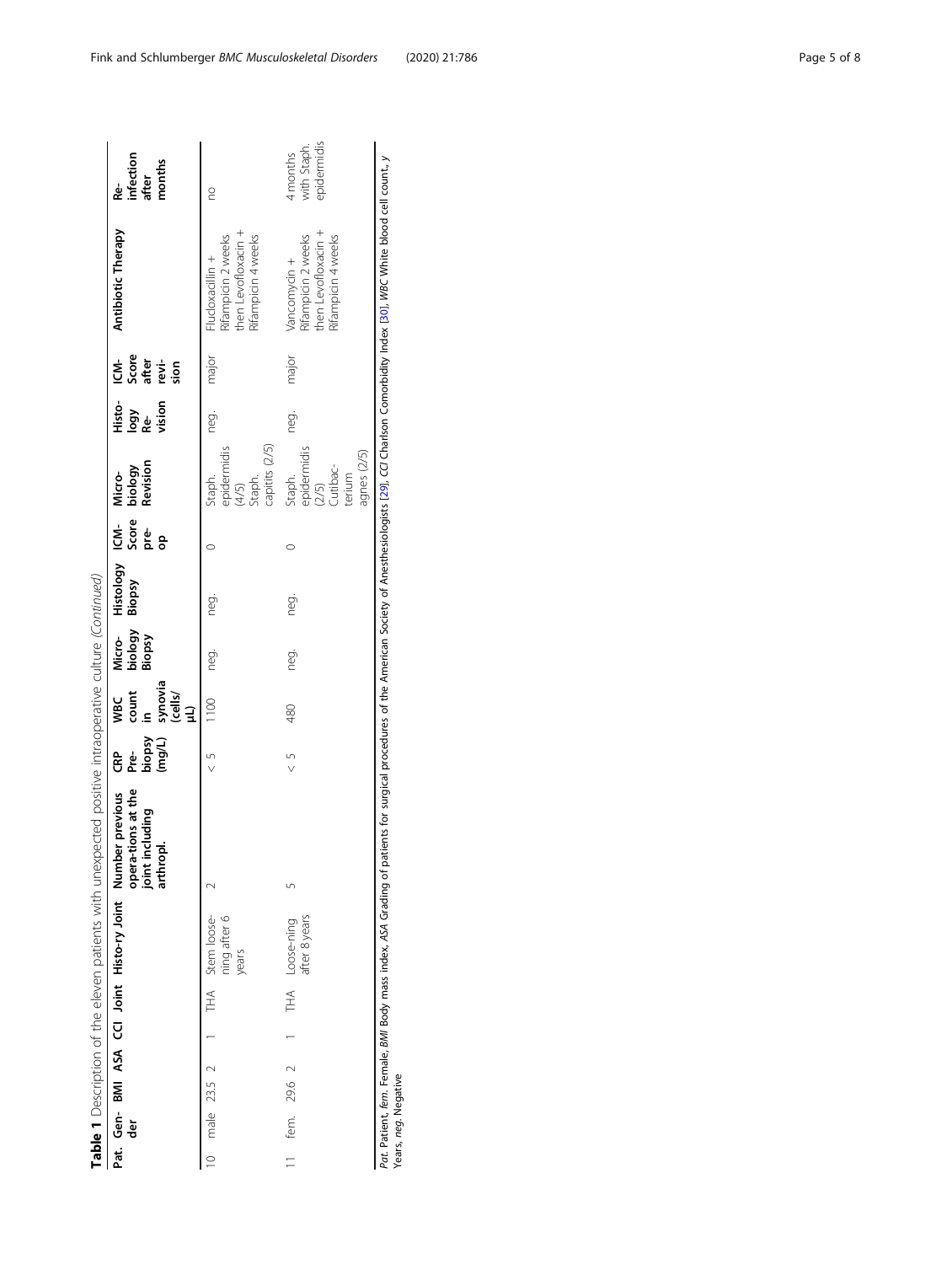sample and could be interpreted as laboratory contaminants (case 2 and 3 in Table [1\)](#page-3-0). None of the microorganism was multiresistant or a fastidious organism (Table [1](#page-3-0)). There was no difference in the antibiotic susceptibility of the microorganism between the patients with and without reinfection. The patient with the additional acetabular cup revision did not display any reinfection. This results in a success rate for antibiotic therapy in type 1 infections of at best 54.5% if the patient with the additional cup revision is included. The whole group of 178 patients with PJI had a reinfection rate of 7.3% (13 patients, 5 with type 1 and 8 with type 3 infection (4.8%) (according to Tsukayama et al. [\[9](#page-6-0)]) ( $p <$ 0.001) [\[22\]](#page-6-0). The 301 patients with aseptic revision and a minimum follow-up of 2 years had an infection rate of 3.6% (11 patients) (p < 0.001).

#### **Discussion**

By following 11 type 1 infections out of 508 revisions of hip and knee prostheses our hypothesis was tested, that 6 weeks of antibiotic therapy alone do not have a sufficient success-rate in type 1 infection. The reinfectionrate of 45.5% in the current study supports our hypothesis.

The success rate of 54.5% in our study is significantly lower than in all previous, older publications. In the first publication, Tsukayama et al. [[9\]](#page-6-0) classified 31 out of 106 (29.2%) PJI cases occurring after total hip endoprostheses as type 1 infections on the basis of a "positive intraoperative culture". Three patients became reinfected, so that the success rate of antibiotic therapy in these cases was 90%. Segawa et al. [\[12](#page-6-0)] unexpectedly found bacteria in 31 of 275 (11%) prosthesis revisions during surgery, in 5 patients in at least two samples (2.1%), but were able to successfully treat 28 (90%), and all 5 of the 5 patients with positive culture in several samples, with antibiotics alone. In Marculesu et al. [\[11](#page-6-0)] this type of infection was observed in 3% of cases (16 of 509 prosthesis revisions) and the success rate with antibiotic therapy alone was 93.2% (15 of 16 patients). Barrack et al. [\[10\]](#page-6-0) found unexpected bacteria in several intraoperative samples from 11 of 692 knee arthroplasty revisions (1.6%). Of these, 2 (18.2%) suffered reinfection. However, the diagnosis of PJI was often not established preoperatively during this time, but was based on intraoperative sampling alone  $[10–12, 32]$  $[10–12, 32]$  $[10–12, 32]$  $[10–12, 32]$  $[10–12, 32]$  $[10–12, 32]$ ; in addition, less than 5 intraoperative tissue samples were obtained in some studies [\[10](#page-6-0)]. Moreover, the current criteria for defining a periprosthetic infection were not applied  $[10-12, 32]$  $[10-12, 32]$  $[10-12, 32]$  $[10-12, 32]$  $[10-12, 32]$ . Therefore, we explain the difference between the success rates found in the older studies and our results in this report by the fact that some of the patients in the older studies may have been wrongly classified as PJI because diagnostic procedures were only initiated intraoperatively and the diagnostic methods used were partially inadequate. This resulted in a higher apparent success rate for the therapy of the "type 1 infections" with antibiotic alone.

Our failure rate of 54.5% for the antibiotic therapy of type 1 infections is exactly the same as that seen for a similar situation by Tan et al. [\[21](#page-6-0)] and Corró et al. [[20](#page-6-0)] in the two-stage revision of septic prostheses treated with antibiotic alone following a positive bacterial cultures of samples obtained during the second replacement stage.

In our opinion, the low success rate of sole antibiotic therapy is understandable, since up to 14 days can elapse before bacteria can be detected in the cultures of the samples taken intraoperatively [\[16,](#page-6-0) [17](#page-6-0)]. During this time only an antibiotic prophylaxis of 24 h has taken place and the bacteria that remain in situ have already been able to form a new biofilm on the newly implanted prosthesis. The antibiotic therapy that then begins after 14 days would then encounter an already formed biofilm and thus be significantly less effective  $[16–19]$  $[16–19]$  $[16–19]$  $[16–19]$ . On the other hand keeping suspected revision cases on antibiotics until cultures are final would lead to a high amount of unnecessary antibiotic treatment. Out of the 332 preoperative diagnostic cases with negative results these 11 cases were 3.3%. This would mean that 96.7% would get unnecessary antibiotic treatment. Therefore exact preoperative diagnostic is essential and in cases of type 1 infection revision surgery may be the treatment of choice with more success.

The study has some limitations. The number of patients in our study is small with 11 patients. However, this small number reflects a good preoperative diagnostic procedure with a low number of false negative results. The preoperative diagnostic procedure for diagnosing PJI in the 508 patients in this study had a sensitivity of 93.8%, a specificity of 97.3%, a positive predictive value of 94.9%, a negative predictive value of 96.7%, and an accuracy of 96.1% [\[22](#page-6-0)]. This is in accordance with the results of previous studies using this diagnostic procedure for PJI with accuracies between 93 and 98% [\[24](#page-6-0), [25](#page-7-0)]. In addition, also in the few previous studies with unexpected intraoperative positive bacterial cultures from several tissue samples, only a small number of patients were assessed (5, 11 and 16 patients, 1.6 to 3% respectively) [[10](#page-6-0)–[12](#page-6-0)]. In our opinion, the significantly lower number of cases with unexpected intraoperative positive bacterial cultures (2.2%) in our study, compared to the study by Tsukayama et al. [\[9](#page-6-0)] (29.2%), was due to better diagnostics that involved diagnosis during the preoperative phase, i.e., not only intraoperative diagnostics, as well as our use of modern definitions for PJI. Moreover, our minimum follow-up of 2 years may not be long enough to detect all reinfections in of these 11 patients with type 1 infection. However, if this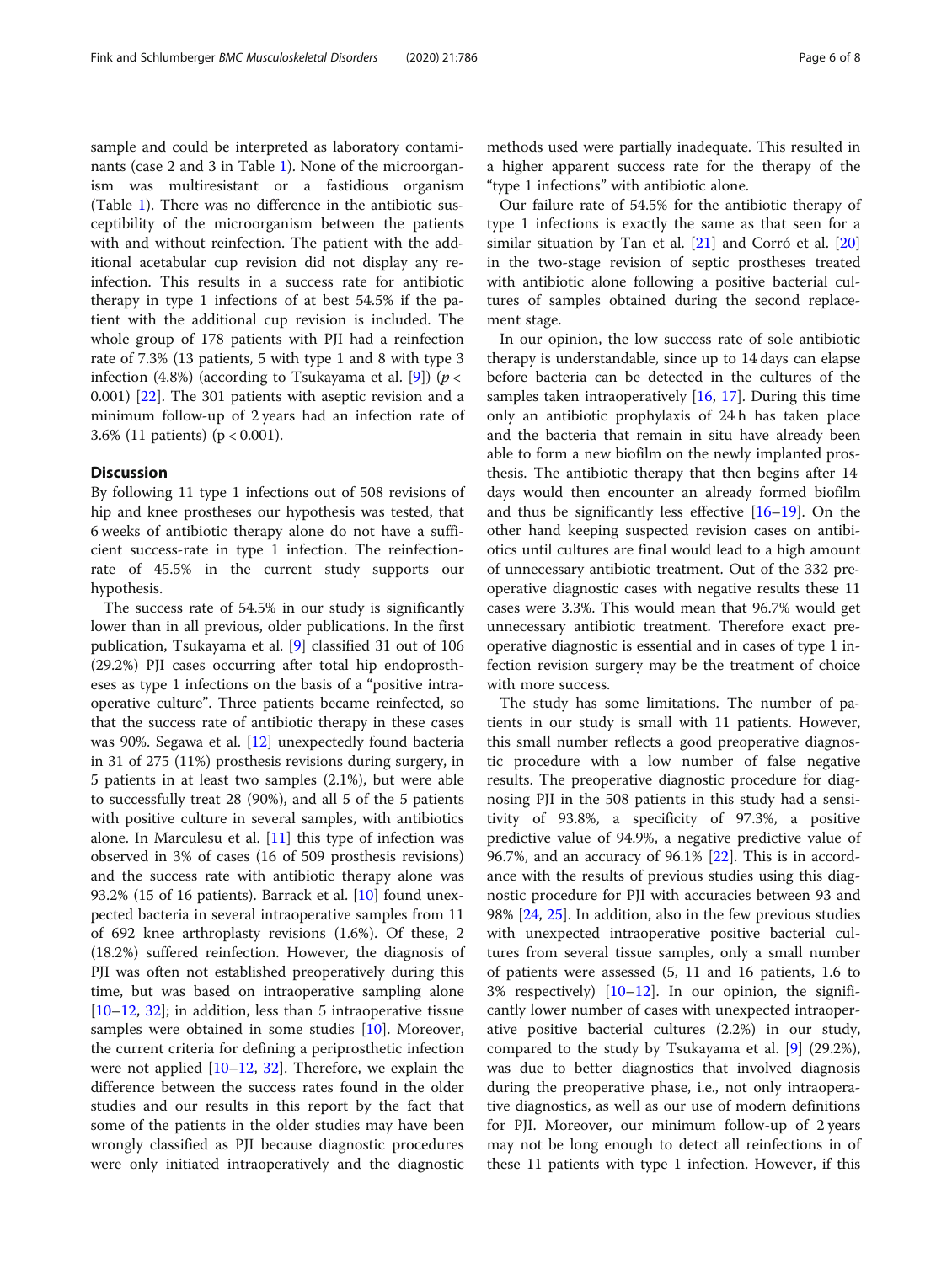<span id="page-6-0"></span>were the case, this would even result in an even higher reinfection-rate than already determined.

## Conclusions

In summary, antibiotic therapy alone seems to have a significantly lower success rate than previously assumed in the case of unexpected intraoperative bacterial cultures from samples taken during prosthesis revision surgery. This underlines the importance of using preoperative diagnostics that are as accurate as possible in order to exclude a periprosthetic infection prior to a revision operation. It is conceivable that the success rates in type 1 infection can be improved by longer antibiotic treatment, a revision with irrigation, debridement and exchange of mobile components, or even an early onestage septic exchange of the new implanted prosthesis. However, further studies are required to analyze this.

#### Abbreviations

PJI: Periprosthetic joint infection; Pat: Patient; fem: Female; BMI: Body mass index; ASA: Grading of patients for surgical procedures of the American Society of Anesthesiologists; CCI: Charlson Comorbidity Index; WBC: White blood cell count; y: Years; neg: Negative

#### Acknowledgements

A special thank goes to Irina Berger MD, Pathological Institute, Klinikum Kassel who performed the histopathological analyses of the periprosthetic tissue and to Rüdiger Braun MD, MVZ-Labor Ludwigsburg, who performed the microbiological analyses.

#### Authors' contributions

All authors ensured that they had furnished a substantial contribution to the article and that they are in agreement with form and contents of the manuscript. BF analyzed and interpreted the patient data regarding the scientific relevance, wrote the article and supervised the study as chairman of the department. MS was responsible for sample analysis. The authors read and approved the final manuscript.

#### Funding

This research did not receive any specific grant from funding agencies in the public, commercial, or not-for-profit sectors. Open Access funding enabled and organized by Projekt DEAL.

## Availability of data and materials

We do not wish to share our data, because some of patient's data regarding individual privacy, and according to the policy of our hospital, the data could not be shared to others without permission.

## Ethics approval and consent to participate

The study has been performed in accordance with the ethical standards in the 1964 Declaration of Helsinki. The study was approved by Landesärztekammer Badenwürttemberg (committee's reference number F-2014-027). All subjects gave informed verbal consent to participate in the study, which was documented before collecting the data and approved by the Landesärztekammer in that way. Because the study included a retrospective analysis of prospective collected data from the routine diagnostic and therapeutic procedure in our clinic a verbal consent was exapted.

#### Consent for publication

All patients consented verbal to publish personal data in an anonymized form.

#### Competing interests

The authors declare that they have no competing interests.

Received: 4 June 2020 Accepted: 17 November 2020 Published online: 28 November 2020

#### References

- 1. Fink B. Revision of late periprosthetic infections of total hip endoprostheses: pros and cons of different concepts. Int J Med Science. 2009;6:287–95.
- 2. Li C, Renz N, Trampuz A. Management of periprosthetic infection. Hip Pelvis. 2018;30:138–46.
- 3. Pulido L, Ghanem E, Joshi A, Purtill JJ, Parvizi J. Periprosthetic joint infection: the incidence, timing, and predisposing factors. Clin Orthop Relat Res. 2008; 466:1710–5.
- 4. Fehring TK, Griffin WL. Revision of failed cementless total knee implants with cement. Clin Orthop Rel Res. 1998;356:34–8.
- 5. Saleh KJ, Rand JA, McQueen A. Current status of revision total knee arthroplasty: how do we assess results? J Bone Joint Surg Am. 2003;85- A(Suppl. 1):18–20.
- 6. Scuderi GR, Insall JN, Windsor RE, Moran MC. Survivorship of cemented knee replacements. J Bone Joint Surg Br. 1989;71-B:798–803.
- 7. Della Valle CJ, Zuckermann JD, Di Cesare PE. Periprosthetic sepsis. Clin Orthop Rel Res. 2004;420:26–31.
- 8. Hanssen AD. Managing the infected knee: as good as it gets. J Arthroplast. 2002;17(4 Suppl 1):98–101.
- 9. Tsukayma DT, Estrada R, Gustilo RB. Infection after total hip arthroplasty. A study of the treatment of one hundred and six infections. J Bone Joint Surg Am. 1996;78-A:512–23.
- 10. Barrack RL, Aggarwal A, Burnett RS, Clohisy JC, Ghanem E, Sharkey P, Parvizi J. The fate of the unexpected positive intraoperative cultures after revision total knee arthroplasty. J Arthroplast. 2007;22(6 Suppl 2):94–9.
- 11. Marculescu CE, Berberi EF, Hanssen AD, Steckelberg JM, Osmon DR. Prosthetic joint infection diagnosed postoperatively by intraoperative culture. Clin Orthop Relat Res. 2005;439:38–42.
- 12. Segawa H, Tsukayama DT, Kyle RF, Becker DA, Gustilo RB. Infection after total knee arthroplasty. A retrospective study of the treatment of eighty-one infections. J Bone Jont Surg Am. 1999;81-A:1434.
- 13. Senthi S, Munro JT, Pitto RP. Infection in total hip replacement: metaanalysis. Int Orthop. 2011;35:253–60.
- 14. Garvin KL, Hanssen AD. Infection after total hip arthroplasty. Current Concepts Review. J Bone Joint Surg Am. 1995;77-A:1576–88.
- 15. Parvizi J, Zmistowski B, Berbari EF, Bauer TW, Springer BD, Della Valle CJ, Garvin KL, Mont MA, Wongworawat MD, Zalavras CG. New definition for periprosthetic joint infection: from the workgroup of the musculoskeletal infection society. Clin Orthop Relat Res. 2011;469:2992–4.
- 16. Frommelt L. Principles of systemic antimicrobial therapy in foreign material associated infection in bone tissue, with special focus on periprosthetic infection. Injury. 2006;37(Suppl2):S87–94.
- 17. Schäfer P, Fink B, Sandow D, Margull A, Berger I, Frommelt L. Prolonged bacterial culture to identify late periprosthetic joint infection: a promising strategy. Clin Infect Dis. 2008;47:1403–9.
- 18. Izakovicova P, Borens O, Trampuz A. Periprosthetic joint infection: current concepts and outlook. EFORT Open Rev. 2019;29:482–94.
- 19. Mirza YH, Tansey R, Sukeik M, Shaath M, Haddad FS. Biofilm and the role of antibiotics in the treatment of periprosthetic hip and knee joint infections. Open Orthop J. 2016;10:636–45.
- 20. Corró S, Vincente M, Rodriguez-Pardo D, Pigrau C, Lung M, Corona PS. Vancomycin-gentamycin prefabricated spacers in 2-stage revision arthroplasty of chronic hip and knee periprosthetic joint infection: insights into reimplantation microbiology and outcomes. J Arthroplast. 2020;35:247– 54.
- 21. Tan TL, Gomez MM, Manrique J, Parvizi J, Chen AF. Positive culture during reimplantation increases the risk of subsequent failure in two-stage exchange arthroplasty. J Bone Joint Surg Am. 2016;98:1313–9.
- 22. Fink B, Schuster P, Braun R, Tagtalianidou E, Schlumberger M. The diagnostic value of routine preliminary biopsy in diagnosing late prosthetic joint infection after hip and knee arthroplasty. Bone Joint J. 2020;102-B:329–35.
- 23. Parvizi J, Tan TL, Goswami K, Higuera C, Della Valle C, Chen AF, Shohat N. The 2018 definition of periprosthetic hip and knee infection: an evidencebased and validated criteria. J Arthroplast. 2018;33:1309–14.
- 24. Fink B, Gebhard A, Fuerst M, Berger I, Schäfer P. High diagnostic value of synovial biopsy in periprosthetic joint infection of the hip. Clin Orthop Relat Res. 2013;471:956–64.